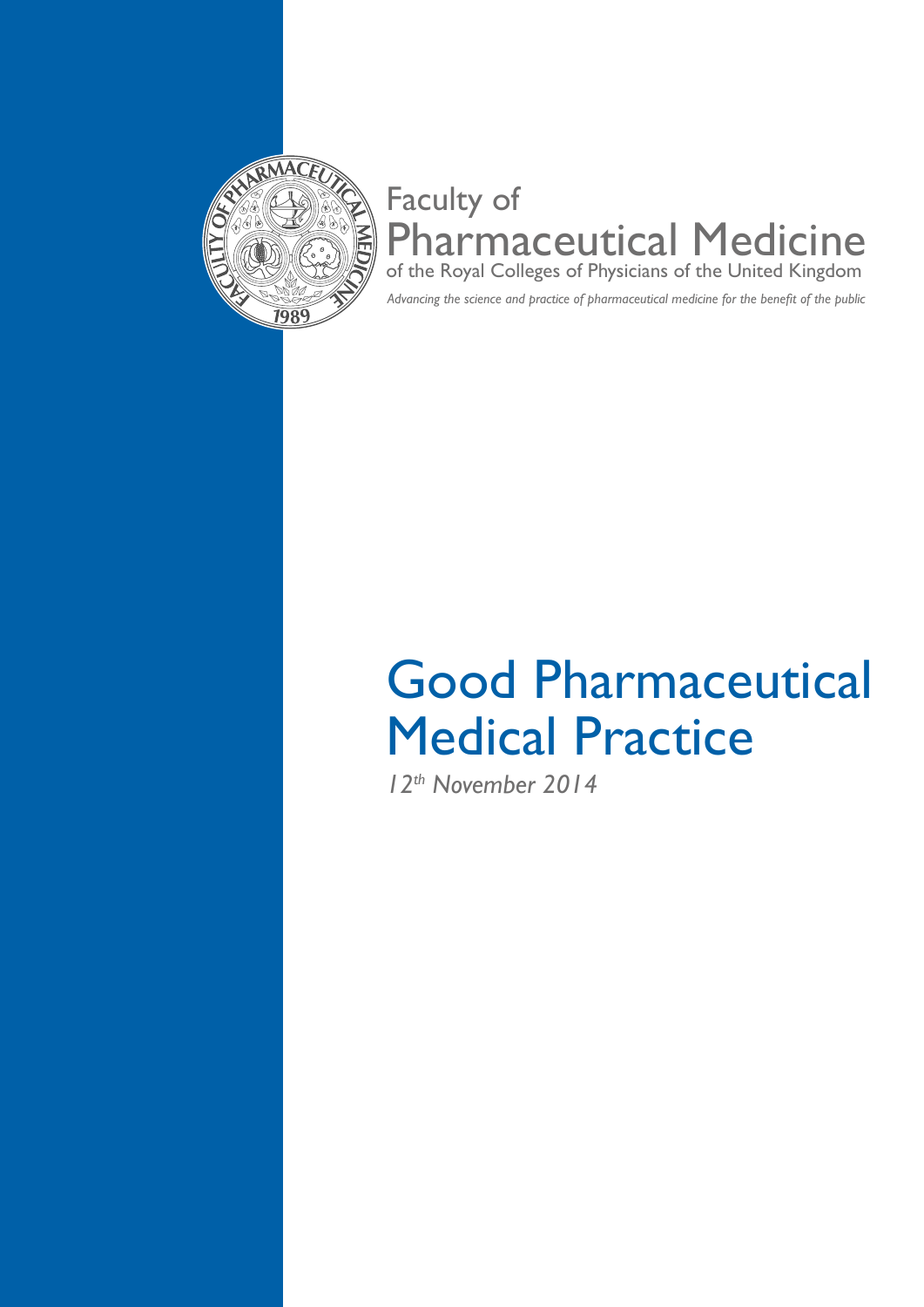## **Introduction**

*Good Pharmaceutical Medical Practice* provides all doctors practising pharmaceutical medicine around the world with specific guidance and direction on expected standards, conduct and behaviour. The Faculty of Pharmaceutical Medicine of the Royal Colleges of Physicians of the United Kingdom (FPM) advocates that the principles outlined in this document are appropriate for all those involved in the practice of pharmaceutical medicine anywhere in the world. This represents a code for the membership of the FPM.

*Good Pharmaceutical Medical Practice* complements international and national legislation.<sup>i-vii</sup> We have chosen *Good Medical Practice 2013*viii (GMC) as its foundation. *Good Pharmaceutical Medical Practice* is guidance, rather than a statutory code. Its intention is to provide additional direction to doctors who specialise or participate in the practice of pharmaceutical medicine. **The text in blue within this document has been added by the FPM.**

*Good Pharmaceutical Medical Practice* has been written to apply to all circumstances to ensure that it contains universal standards of good medical practice in pharmaceutical medicine. *Good Pharmaceutical Medical Practice* extends upon the principles first outlined in *Good Pharmaceutical Medical Practice* (2008)<sup>ix</sup> and the Guiding Principles for Pharmaceutical Physicians (2010).<sup>x</sup> It also takes account of the results of the FPM survey of members on transparency in clinical trials (2014).<sup>xi</sup>

#### **What is pharmaceutical medicine?**

Pharmaceutical medicine involves understanding and promoting the interests of patients, society and public health. It involves the discovery, development, licensing, ethical marketing and safety of medicines, diagnostics and medical devices. *Good Pharmaceutical Medical Practice* makes clear the relationship between pharmaceutical medicine and patients. Patient safety must always be the primary concern of doctors. Although many doctors practising pharmaceutical medicine do not have direct contact with patients, the doctor's responsibility extends to any individual whose care may be affected by their actions.

Pharmaceutical medicine has a global impact on healthcare. It is practised in diverse environments, including academic centres, clinical pharmacology and clinical trial units, pharmaceutical, biotechnology, and service companies, regulatory authorities and independent practice. Pharmaceutical medicine may also involve commercial, managerial and business activities. The principles of *Good Pharmaceutical Medical Practice* apply in all of these settings. In pharmaceutical medicine, decisions taken locally may have implications either globally or in an individual country or territory.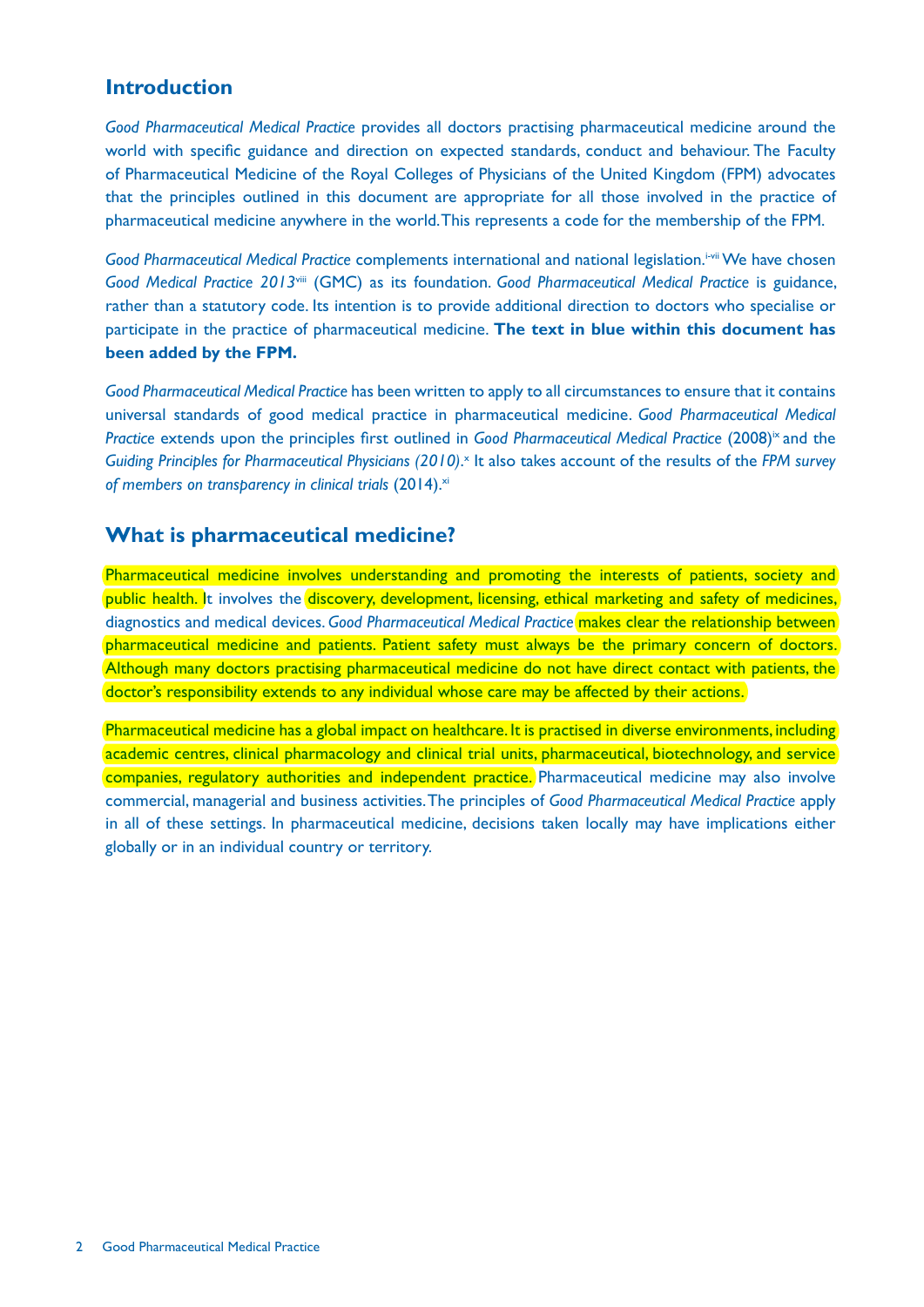# **Why develop additional guidance?**

Doctors practising pharmaceutical medicine are bound by the same ethical standards that apply to all doctors. Their work, however, leads to some special situations with ethical considerations that may not be fully explored in general ethical codes designed for clinical medicine.

All doctors must understand the balance between the benefits and the potential risks and adverse effects of medical interventions. However, doctors practising pharmaceutical medicine may also be involved in the development of experimental treatments, which may have a limited knowledge base and are not yet approved for licensure by the relevant regulatory authorities. This is unlike medicines used in everyday medical practice, which are approved by regulatory authorities and typically may have been evaluated in long-term use in medical practice. Thus the efficacy and safety profile of a novel or experimental treatment will continue to evolve and will require ethical management throughout its lifecycle.

*Good Pharmaceutical Medical Practice* is a code of practice for the membership of the FPM. Consequently, if you are a member of the FPM, you are expected to follow this guidance. If you contribute to the practice of pharmaceutical medicine but are not a member of the FPM, we trust that you will read this guidance and apply its principles. At a minimum, *Good Pharmaceutical Medical Practice* assumes compliance with international legislation. However, we consider that mere compliance is not enough. The need for higher standards must be applied to the care of the individual and public health.

# **Probity, ethics and pharmaceutical medicine**

You should promote probity, namely adherence to the highest ethical principles and ideals, wherever you practice. Probity is at the centre of the practice of medicine, education and ethics. *Good Pharmaceutical Medical Practice* involves a duty of care to society in respect of the research and delivery of medical interventions. Concerns regarding areas such as ethical practice, patient safety and data integrity must be highlighted to the appropriate governance structure. You must act as an advocate for the patient.

# **The definition of 'patient' within this document**

Throughout this document, the term 'patient' means those receiving a licensed or unlicensed medical intervention, including those in clinical trials. The term 'patient' is used to mean both healthy volunteers and people living with disease.

A medical intervention may include a medicine used in the diagnosis, treatment or prevention of disease. The term medicine may include a drug, vaccine, diagnostic or device.

**The GMC document** *Good Medical Practiceviii* **is specifically focused on the needs of the patient. Therefore the commentary inserted here by the FPM (blue print) follows the same principle of putting the patient first but in the practice of pharmaceutical medicine.**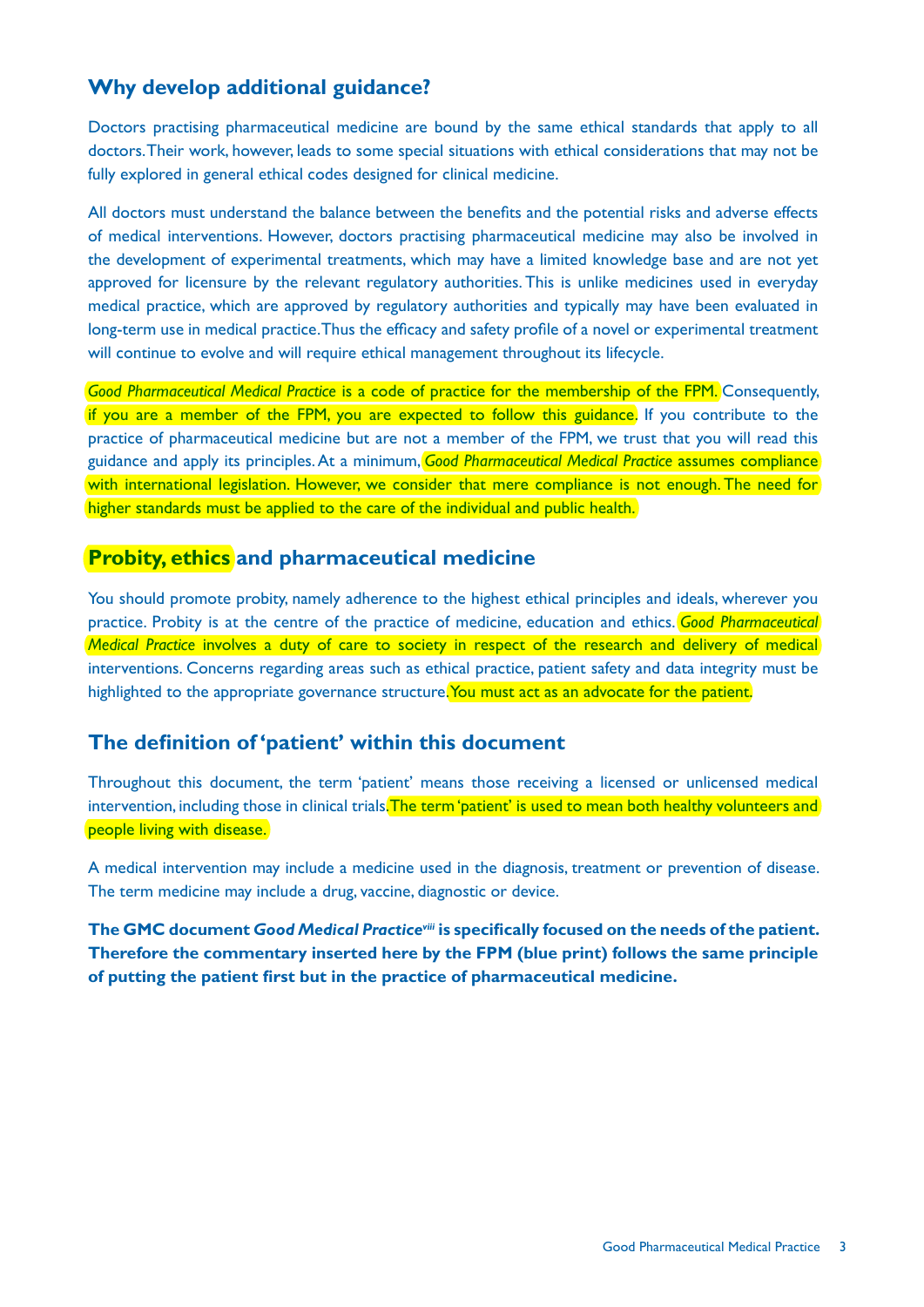Patients must be able to trust doctors with their lives and health. To justify that trust you must show respect for human life and make sure your practice meets the standards expected of you in four domains:

Knowledge, skills and performance

- Make the care of your patient your first concern.
- Provide a good standard of practice and care.
	- $\circ$  Keep your professional knowledge and skills up to date.
	- Recognise and work within the limits of your competence.

#### Safety and quality

- Take prompt action if you think that patient safety, dignity or comfort is being compromised.
- **Protect and promote the health of patients and the public.**

Communication, partnership and teamwork

- Treat patients as individuals and respect their dignity.
	- o Treat patients politely and considerately.
	- **o** Respect patients' right to confidentiality.
- **Work** in partnership with patients.
	- o **Listen to, and respond to, their concerns and preferences.**
	- $\circ$  Give patients the information they want or need in a way they can understand.
	- $\circ$  Respect patients' right to reach decisions with you about their treatment and care.
	- o Support patients in caring for themselves to improve and maintain their health.
- Work with colleagues in the ways that best serve patients' interests.

#### Maintaining trust

- **Be honest and open and act with integrity.**
- Never discriminate unfairly against patients or colleagues.
- Never abuse your patients' trust in you or the public's trust in the profession.

You are personally accountable for your professional practice and must always be prepared to justify your decisions and actions.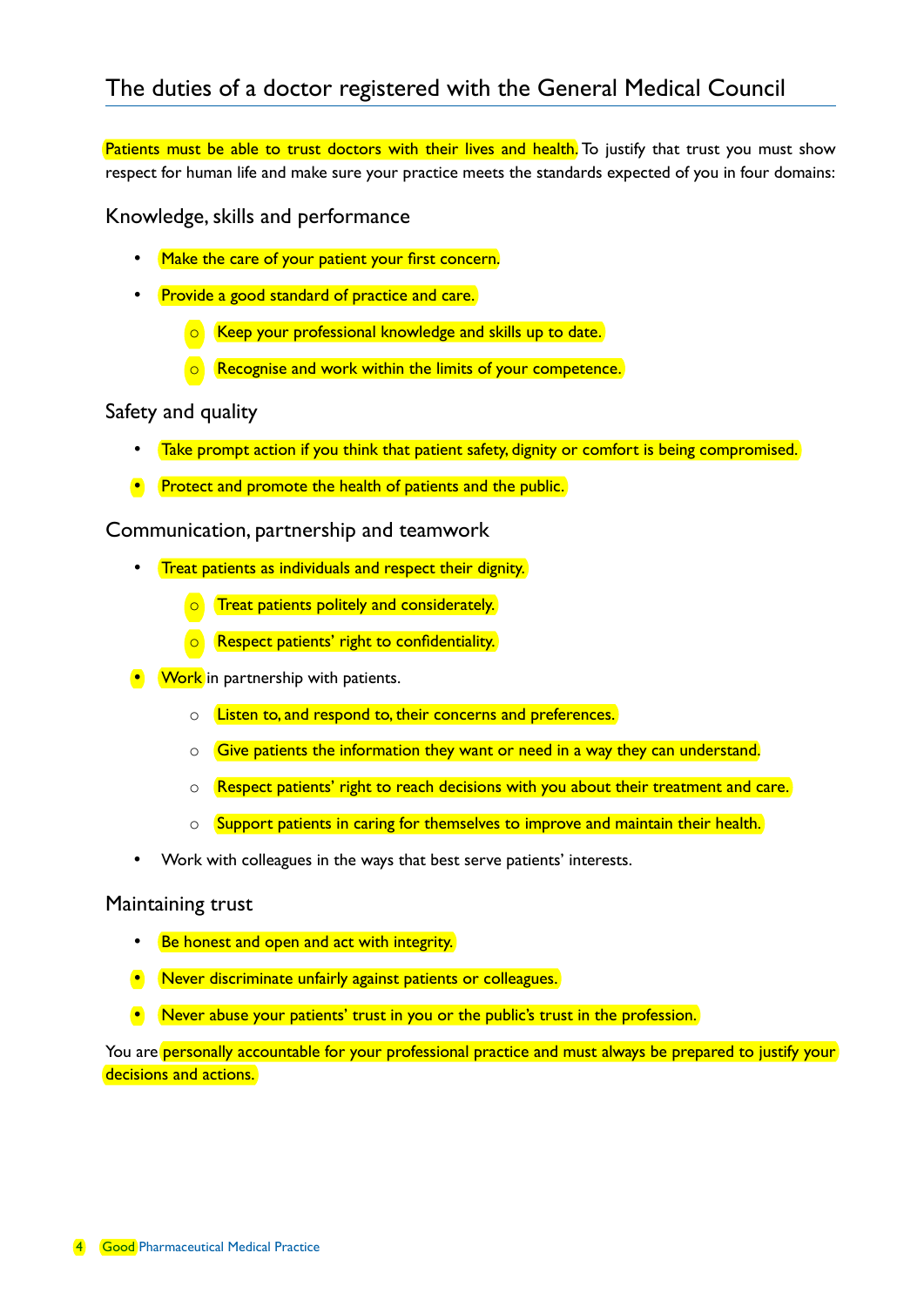1. Patients need good doctors. Good doctors make the care of their patients their first concern: they are competent, keep their knowledge and skills up to date, establish and maintain good relationships with patients and colleagues,\* are honest and trustworthy, and act with integrity and within the law.

You may not have direct patient contact, but you must still put the needs and well-being of patients first.

- 2. Good doctors work in partnership with patients and respect their rights to privacy and dignity. They treat each patient as an individual. They do their best to make sure all patients receive good care and treatment that will support them to live as well as possible, whatever their illness or disability.
- 3. *Good medical practice* describes what is expected of all doctors registered with the General Medical Council (GMC). It is your responsibility to be familiar with *Good medical practice* and the explanatory guidance† which supports it, and to follow the guidance they contain.

The principles contained within *Good Pharmaceutical Medical Practice* apply internationally. You should be familiar with and follow *Good Pharmaceutical Medical Practice*.

- 4. You must use your judgement in applying the principles to the various situations you will face as a doctor, whether or not you hold a licence to practise, whatever field of medicine you work in, and whether or not you routinely see patients. You must be prepared to explain and justify your decisions and actions.
- 5. In *Good Medical Practice*, we use the terms 'you must' and 'you should' in the following ways.

'You must' is used for an overriding duty or principle.

'You should' is used when we are providing an explanation of how you will meet the overriding duty.

'You should' is also used where the duty or principle will not apply in all situations or circumstances, or where there are factors outside your control that affect whether or how you can follow the guidance.

*Good Pharmaceutical Medical Practice* is guidance rather than a statutory code. However, throughout this document the definitions of 'you must' and 'you should' apply as described above. Decisions are frequently made by a team. You must be prepared to explain and justify your contribution to decisions that may affect the safety and well-being of patients.

6. To maintain a licence to practise, you must demonstrate, through the revalidation process, that you work in line with the principles and values set out in this guidance. Serious or persistent failure to follow this guidance will put your registration at risk.

You should use *Good Pharmaceutical Medical Practice* as an adjunct to *Good Medical Practic*e when revalidating in the United Kingdom. For other doctors you should use the principles of *Good Pharmaceutical Medical Practice* as the standard to judge your practice against.

<sup>\*</sup> Colleagues include anyone a doctor works with, whether or not they are also doctors.

<sup>†</sup> You can find all the explanatory guidance on our website (www.gmc-uk.org/guidance).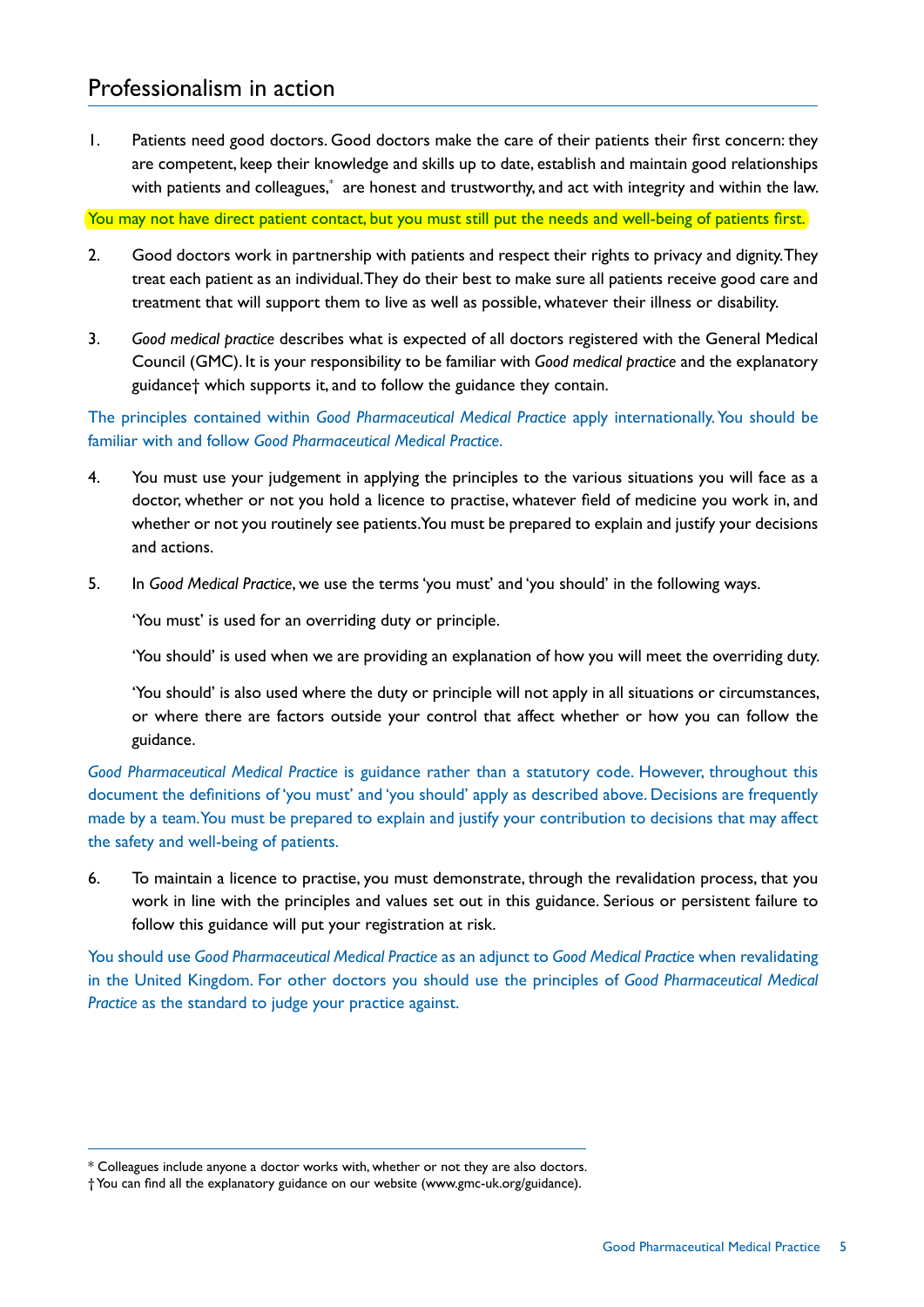# Develop and maintain your professional performance

You should maintain membership of one or more professional bodies relevant to your practice of pharmaceutical medicine.

- 7. You must be competent in all aspects of your work, including management, research and teaching.<sup>1, 2, 3</sup>
- 8. You must keep your professional knowledge and skills up to date.
- 9. You must regularly take part in activities that maintain and develop your competence and performance.<sup>4</sup>
- 10. You should be willing to find and take part in structured support opportunities offered by your employer or contracting body (for example, mentoring). You should do this when you join an organisation and whenever your role changes significantly throughout your career.

This also applies to self-employed and independent pharmaceutical doctors.

- 11. You must be familiar with guidelines and developments that affect your work.
- 12. You must keep up to date with, and follow, the law, our guidance and other regulations relevant to your work.
- 13. You must take steps to monitor and improve the quality of your work.

In pharmaceutical medicine the terms 'monitor' and 'improve quality' can take many forms, such as audit, inspection and other feedback. You should use this feedback to identify both good and bad actions, learn and promote positive change.

#### Apply knowledge and experience to practice

- 14. You must recognise and work within the limits of your competence.
	- 14.1 You must have the necessary knowledge of the English language to provide a good standard of practice and care in the UK

Although the requirement for knowledge of English is included in *Good Medical Practice*, the principle of having language skills appropriate to your practice is relevant universally.

- 15. You must provide a good standard of practice and care. If you assess, diagnose or treat patients, you must:
	- a. adequately assess the patient's conditions, taking account of their history (including the symptoms and psychological, spiritual, social and cultural factors), their views and values; where necessary, examine the patient
	- b. promptly provide or arrange suitable advice, investigations or treatment where necessary
	- c. refer a patient to another practitioner when this serves the patient's needs.<sup>5</sup>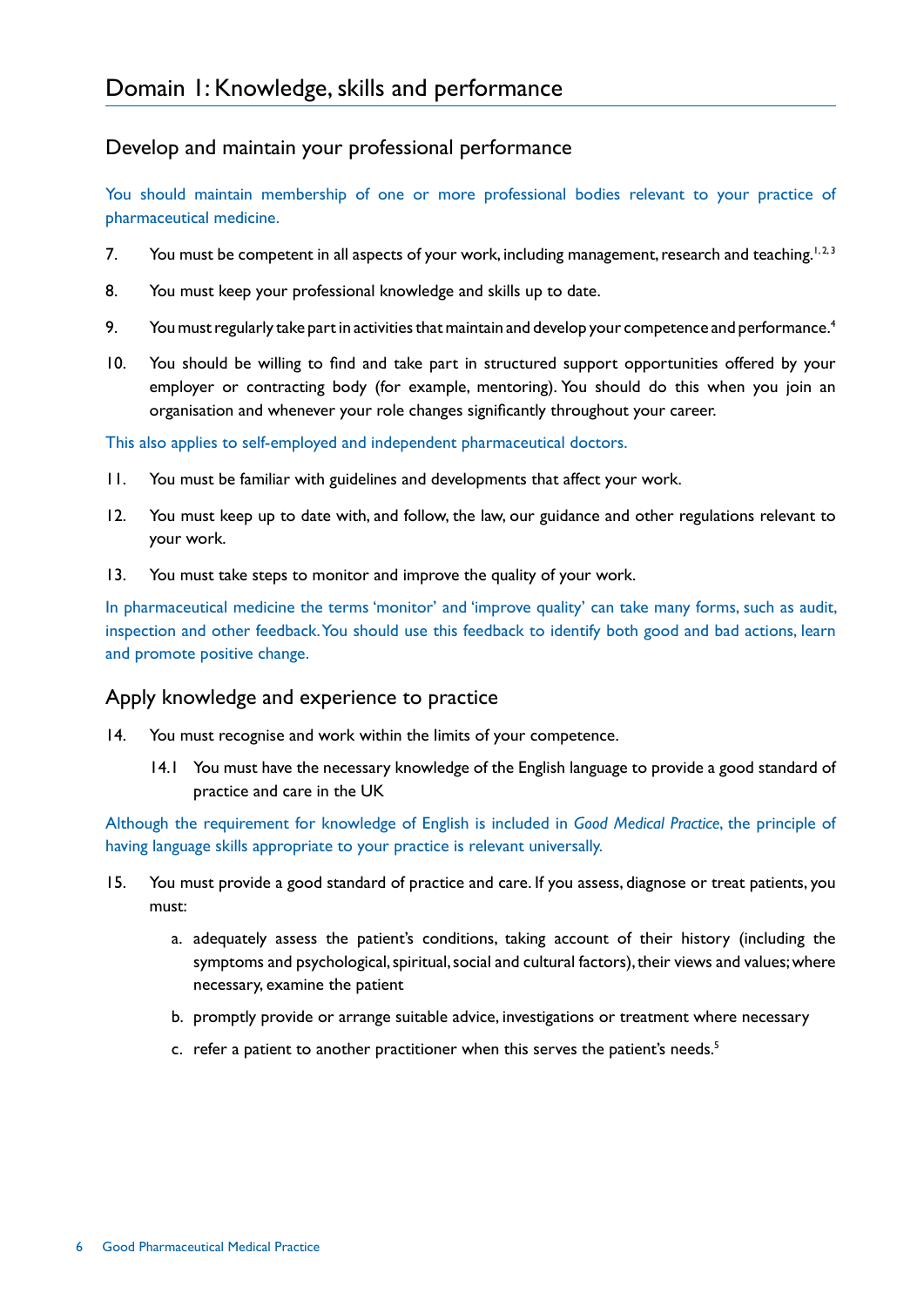- 16. In providing clinical care you must:
	- a. prescribe drugs or treatment, including repeat prescriptions, only when you have adequate knowledge of the patient's health and are satisfied that the drugs or treatment serve the patient's needs<sup>6</sup>
	- b. provide effective treatments based on the best available evidence
	- c. take all possible steps to alleviate pain and distress whether or not a cure may be possible<sup>7</sup>
	- d. consult colleagues where appropriate
	- e. respect the patient's right to seek a second opinion
	- f. check that the care or treatment you provide for each patient is compatible with any other treatments the patient is receiving, including (where possible) self-prescribed over-the-counter medications
	- g. wherever possible, avoid providing medical care to yourself or anyone with whom you have a close personal relationship.<sup>6</sup>

Pharmaceutical medicine may affect clinical care in situations such as clinical trials.

Information provided to healthcare professionals and patients must permit objective clinical decisionmaking based on the benefit:risk profile of available medicines.

17. You must be satisfied that you have consent or other valid authority before you carry out any examination or investigation, provide treatment or involve patients or volunteers in teaching or research.<sup>2, 8, 9</sup>

Research may also include experimental treatments where the benefit:risk profile has not yet been clearly established and/or is evolving. If the benefit:risk profile has changed during the development programme then this should be shared with the involved patients. If necessary, you must obtain further consent from the patients participating in the research.

18. You must make good use of the resources available to you.<sup>1</sup>

You must also ensure that the necessary resources will be available to meaningfully conduct and complete any aspect of your work where it involves and affects patients.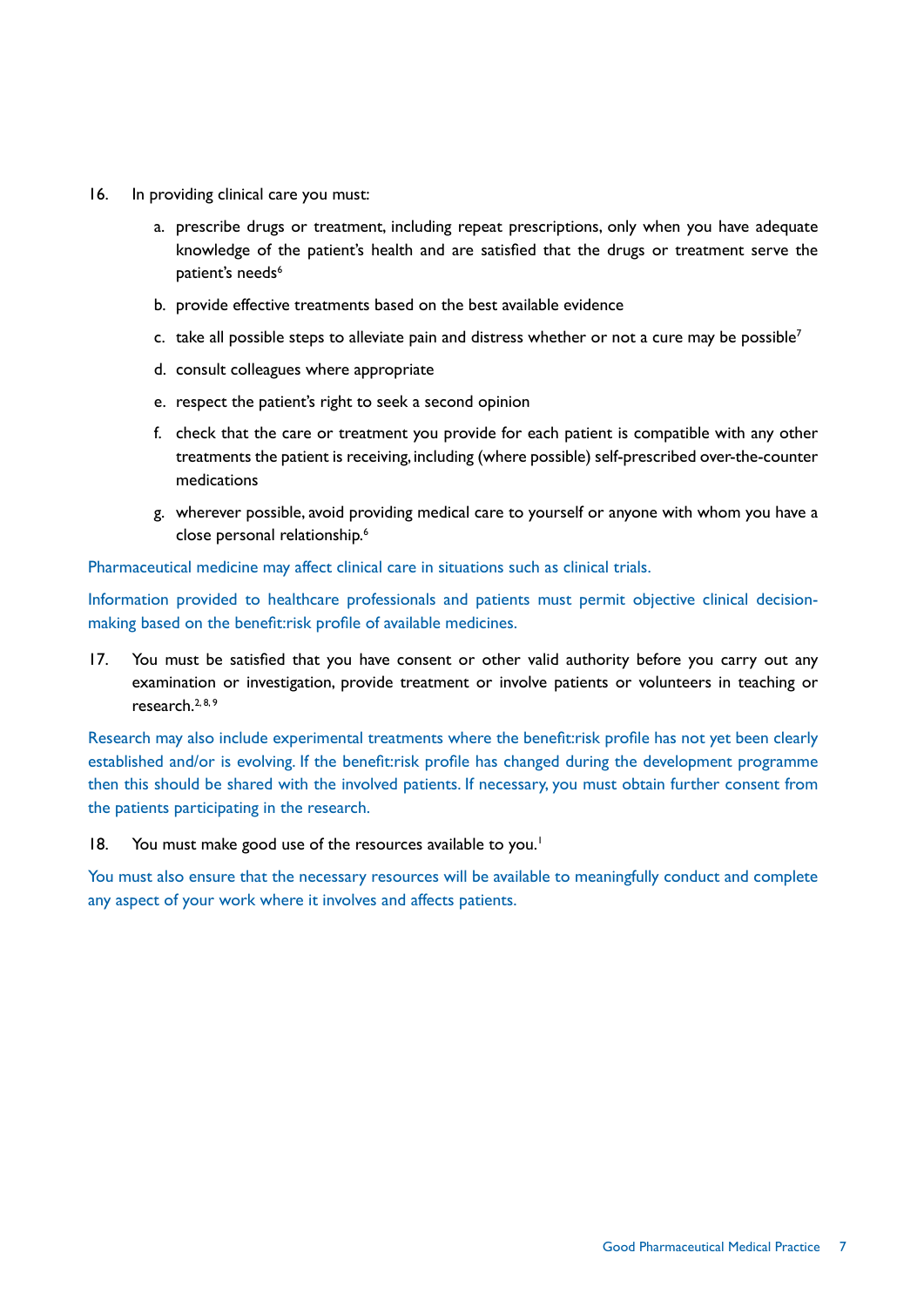#### Record your work clearly, accurately and legibly

- 19. Documents you make (including clinical records) to formally record your work must be clear, accurate and legible. You should make records at the same time as the events you are recording or as soon as possible afterwards.
- 20. You must keep records that contain personal information about patients, colleagues or others securely, and in line with any data protection requirements.<sup>10</sup>
- 21. Clinical records should include:
	- a. relevant clinical findings
	- b. the decisions made and actions agreed, and who is making the decisions and agreeing the actions
	- c. the information given to patients
	- d. any drugs prescribed or other investigation or treatment
	- e. who is making the record and when.

Accurate documentation is essential to the practice of pharmaceutical medicine. Good Clinical Practice, xii Good Pharmacovigilance Practice, xiii Good Laboratory Practice Xiv-Xv and Good Manufacturing Practice Xvi are the essential operational guidelines for our work. Other regulations enshrining the principles of paragraphs 19–21 in the practice of pharmaceutical medicine are referenced in the International Conference on Harmonisation (ICH) Guidelines.<sup>xvii</sup>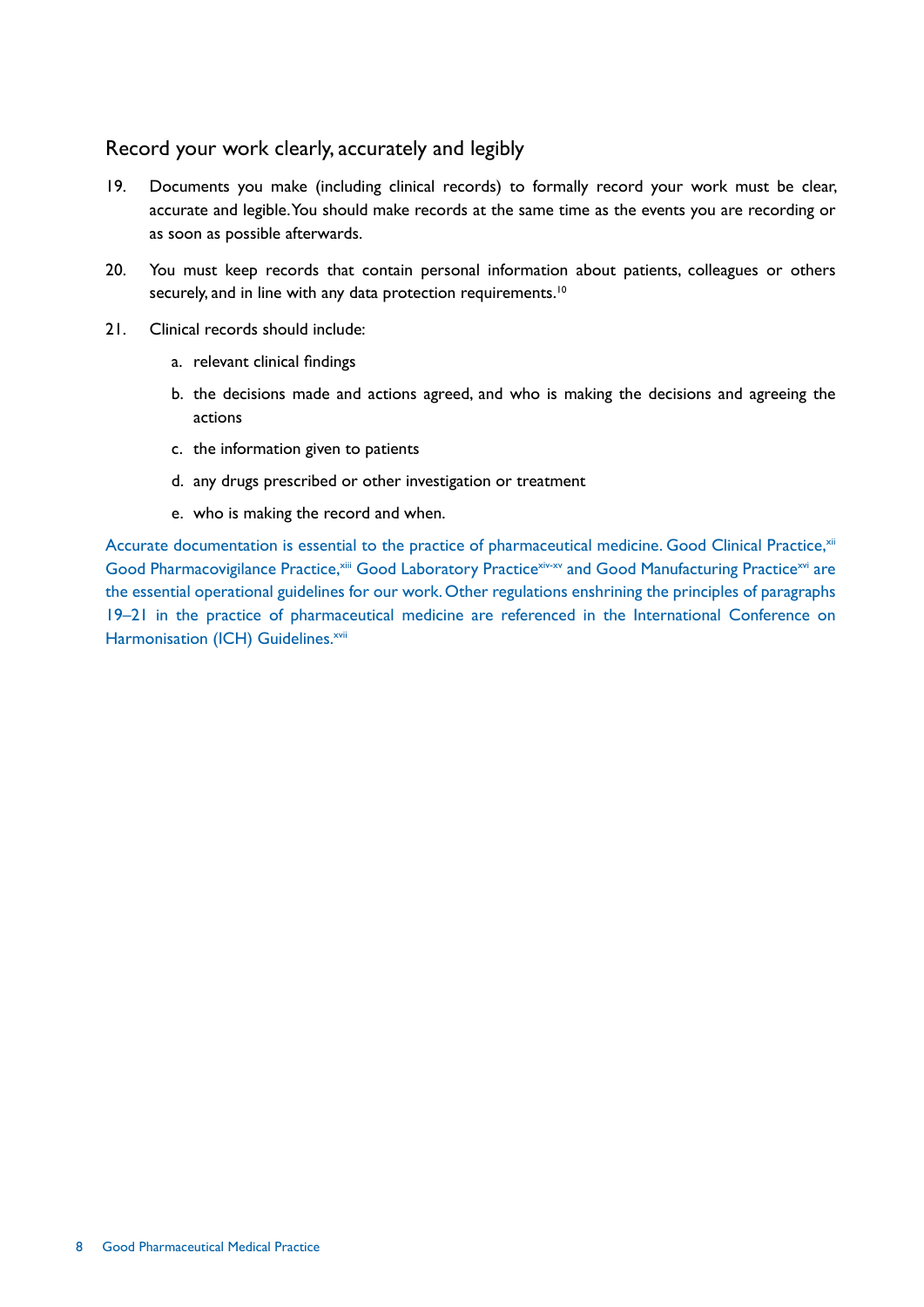#### Contribute to and comply with systems to protect patients

- 22. You must take part in systems of quality assurance and quality improvement to promote patient safety. This includes:
	- a. taking part in regular reviews and audits of your work and that of your team, responding constructively to the outcomes, taking steps to address any problems and carrying out further training where necessary
	- b. regularly reflecting on your standards of practice and the care you provide
	- c. reviewing patient feedback where it is available.

In pharmaceutical medicine you should take account of feedback from other individuals and groups such as healthcare professionals, regulatory bodies and organisations representing patients, and when needed undertake quality improvement programmes.

- 23. To help keep patients safe you must:
	- a. contribute to confidential inquiries
	- b. contribute to adverse event recognition
	- c. report adverse incidents involving medical devices that put or have the potential to put the safety of a patient, or another person, at risk
	- d. report suspected adverse drug reactions
	- e. respond to requests from organisations monitoring public health.

When providing information for these purposes you should still respect patients' confidentiality.<sup>10</sup>

You must take prompt action when you believe that patient safety may be compromised. You must report adverse events and other safety concerns to the relevant regulatory agencies according to established procedures. You must also cooperate with official investigations in relation to patient safety.

You must conduct the monitoring of product safety, the prompt management of safety signals, and the management of incidents, e.g. product quality issues, that could affect patient well-being.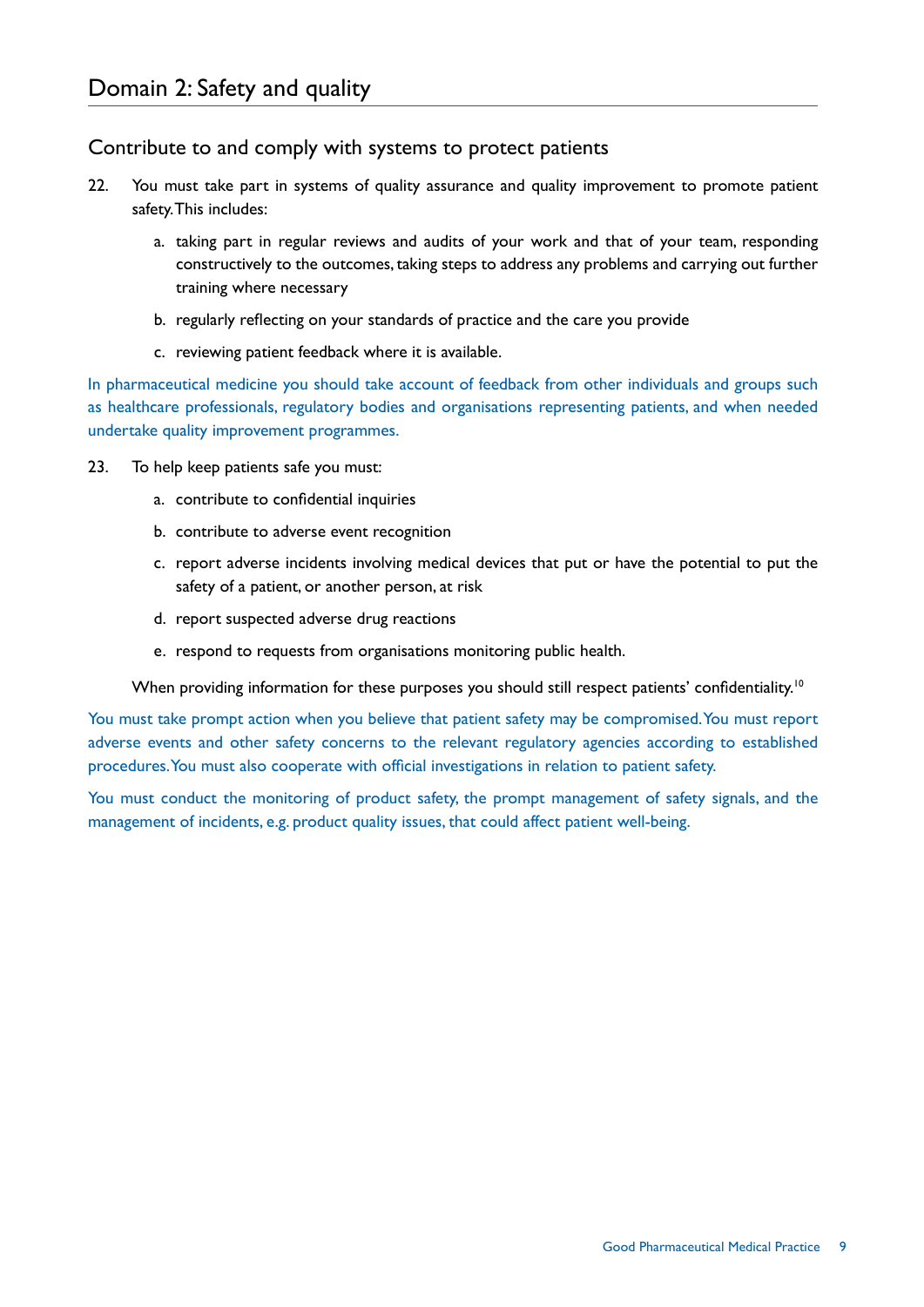# Respond to risks to safety

- 24. You must promote and encourage a culture that allows all staff to raise concerns openly and safely.<sup>1, 11</sup>
- 25. You must take prompt action if you think that patient safety, dignity or comfort is or may be seriously compromised.
	- a. If a patient is not receiving basic care to meet their needs, you must immediately tell someone who is in a position to act straight away.
	- b. If patients are at risk because of inadequate premises, equipment<sup>\*</sup> or other resources, policies or systems, you should put the matter right if that is possible. You must raise your concern in line with our guidance<sup>11</sup> and your workplace policy. You should also make a record of the steps you have taken.
	- c. If you have concerns that a colleague may not be fit to practise and may be putting patients at risk, you must ask for advice from a colleague, your defence body or us [GMC]. If you are still concerned you must report this, in line with our guidance and your workplace policy, and make a record of the steps you have taken.<sup>11, 12</sup>

Outside the jurisdiction of the GMC, comparable responsibilities and actions should be taken.

You must always consider the needs of both the individual patient and public health. This is particularly relevant to doctors practising pharmaceutical medicine, who are frequently not involved directly in patient care and often make decisions related to how a population might respond to treatment.

- 26. You must offer help if emergencies arise in clinical settings or in the community, taking account of your own safety, your competence and the availability of other options for care.
- 27. Whether or not you have vulnerable<sup>†</sup> adults or children and young people as patients, you should consider their needs and welfare and offer them help if you think their rights have been abused or denied.<sup>13,14</sup>

You should consider the needs of vulnerable populations and, where appropriate, ensure that they are not excluded from clinical research either pre- or post- regulatory approval, recognising the special care that must be taken.

#### Protect patients and colleagues from any risk posed by your health

- 28. If you know or suspect that you have a serious condition that you could pass on to patients, or if your judgement or performance could be affected by a condition or its treatment, you must consult a suitably qualified colleague. You must follow their advice about any changes to your practice they consider necessary. You must not rely on your own assessment of the risk to patients.
- 29. You should be immunised against common serious communicable diseases (unless otherwise contraindicated).
- 30. You should be registered with a general practitioner outside your family.

Irrespective of your place of work or where you live, you should consult an independent medical practitioner regarding your own health.

<sup>\*</sup> Follow the guidance in paragraph 23c (page 10) if the risk arises from an adverse incident involving a medical device.

<sup>†</sup> Some patients are likely to be more vulnerable than others because of their illness, disability or frailty or because of their current circumstances, such as bereavement or redundancy. You should treat children and young people under 18 years as vulnerable. Vulnerability can be temporary or permanent.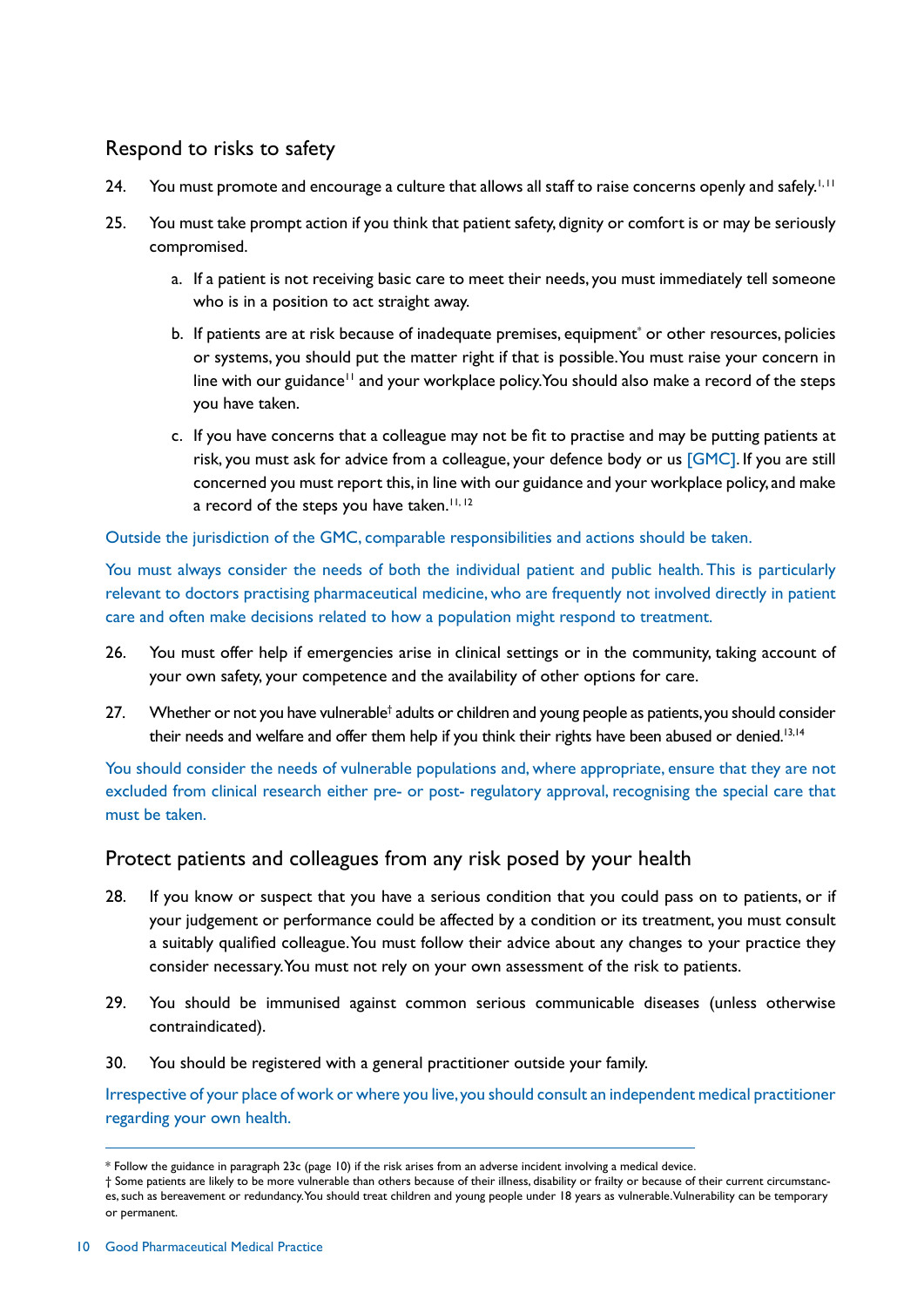#### Communicate effectively

31. You must listen to patients, take account of their views, and respond honestly to their questions.

This may also include the carers of vulnerable and/or unconscious patients. You should also listen to others representing patient interests.

32. You must give patients<sup>\*</sup> the information they want or need to know in a way they can understand. You should make sure that arrangements are made, wherever possible, to meet patients' language and communication needs.<sup>15</sup>

You should anticipate the information needs of the patient in the preparation of communications such as informed consent forms, patient information leaflets, patient support materials and social media. These should be accurate, complete and expressed in terms that are easily understood and not misleading.

- 33. You must be considerate to those close to the patient and be sensitive and responsive in giving them information and support.
- 34. When you are on duty you must be readily accessible to patients and colleagues seeking information, advice or support.

When you are responsible for providing information, advice or support you must be readily accessible for safety issues and medical monitoring activities.

#### Work collaboratively with colleagues to maintain or improve patient care

You should demonstrate leadership in the promotion of probity, namely the adherence to the highest ethical principles and ideals, wherever you practise.

- 35. You must work collaboratively with colleagues, respecting their skills and contributions.<sup>1</sup>
- 36. You must treat colleagues fairly and with respect.
- 37. You must be aware of how your behaviour may influence others within and outside the team.

You have a professional responsibility to uphold the highest standards of behaviour with colleagues. As pharmaceutical medicine is practised as a global specialty, consideration for cultural and linguistic differences is of particular importance at a regional, national and international level.

38. Patient safety may be affected if there is not enough medical cover. So you must take up any post you have formally accepted, and work your contractual notice period before leaving a job, unless the employer has reasonable time to make other arrangements.

<sup>\*</sup>Patients here includes those people with the legal authority to make healthcare decisions on a patient's behalf.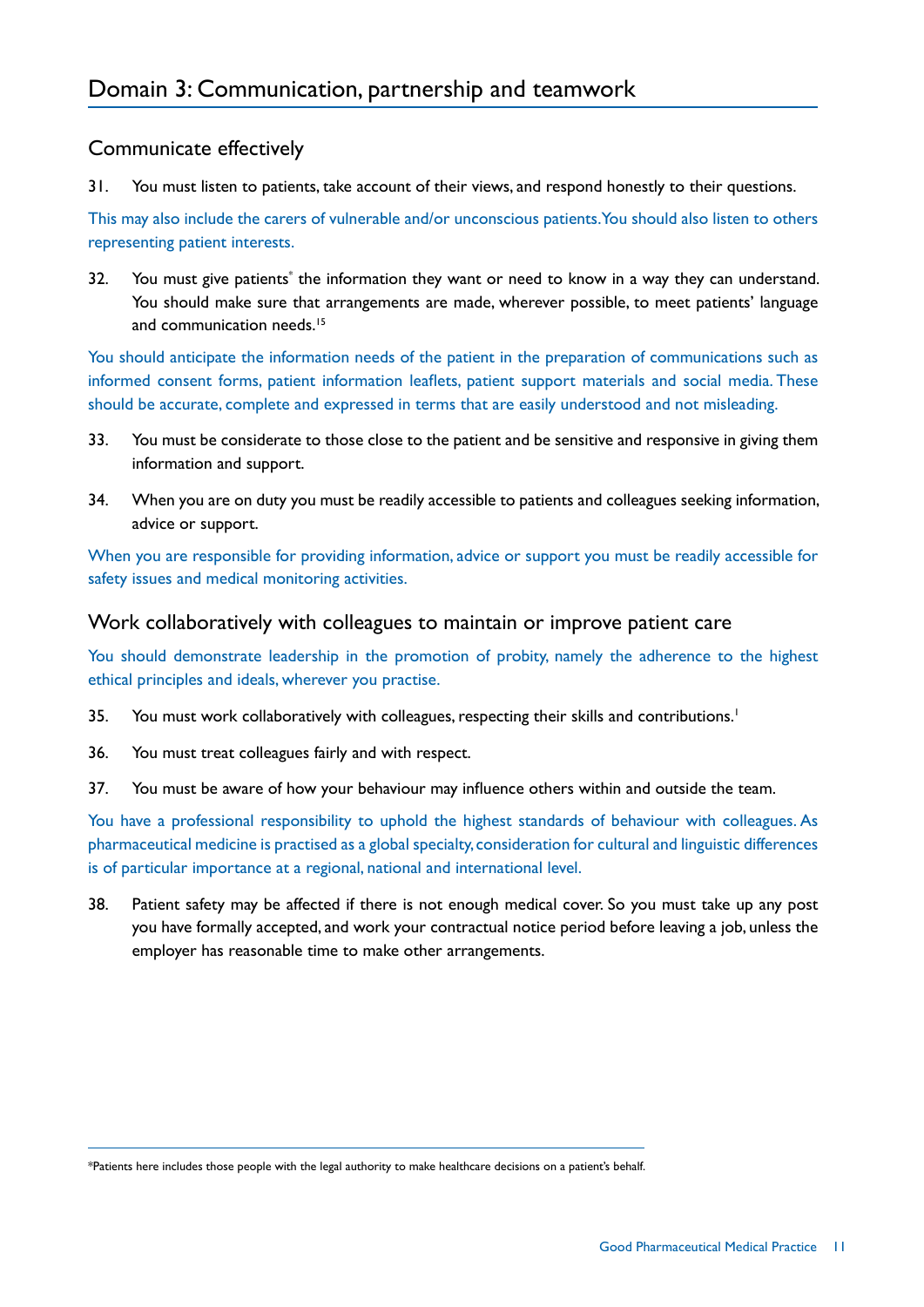#### Teaching, training, supporting and assessing

39. You should be prepared to contribute to teaching and training doctors and students.

To support the development and use of treatments, you should contribute to the training of both medical and non-medical staff. This will help to ensure that they have appropriate knowledge in pharmaceutical medicine.

- 40. You must make sure that all staff you manage have appropriate supervision.
- 41. You must be honest and objective when writing references, and when appraising or assessing the performance of colleagues, including locums and students. References must include all information relevant to your colleagues' competence, performance and conduct.<sup>16</sup>
- 42. You should be willing to take on a mentoring role for more junior doctors and other healthcare professionals.<sup>1</sup>
- 43. You must support colleagues who have problems with their performance or health. But you must put patient safety first at all times.<sup>1</sup>

#### Continuity and coordination of care

- 44. You must contribute to the safe transfer of patients between healthcare providers and between health and social care providers. This means you must:
	- a. share all relevant information with colleagues involved in your patients' care within and outside the team, including when you hand over care responsibility as you go off duty, and when you delegate care or refer patients to other health or social care providers<sup>5,10</sup>
	- b. check, where practical, that a named clinician or team has taken over responsibility when your role in providing a patient's care has ended. This may be particularly important for patients with impaired capacity or who are vulnerable for other reasons.
- 45. When you do not provide your patients' care yourself, for example when you are off duty, or you delegate the care of a patient to a colleague, you must be satisfied that the person providing care has the appropriate qualifications, skills and experience to provide safe care for the patient.<sup>5</sup>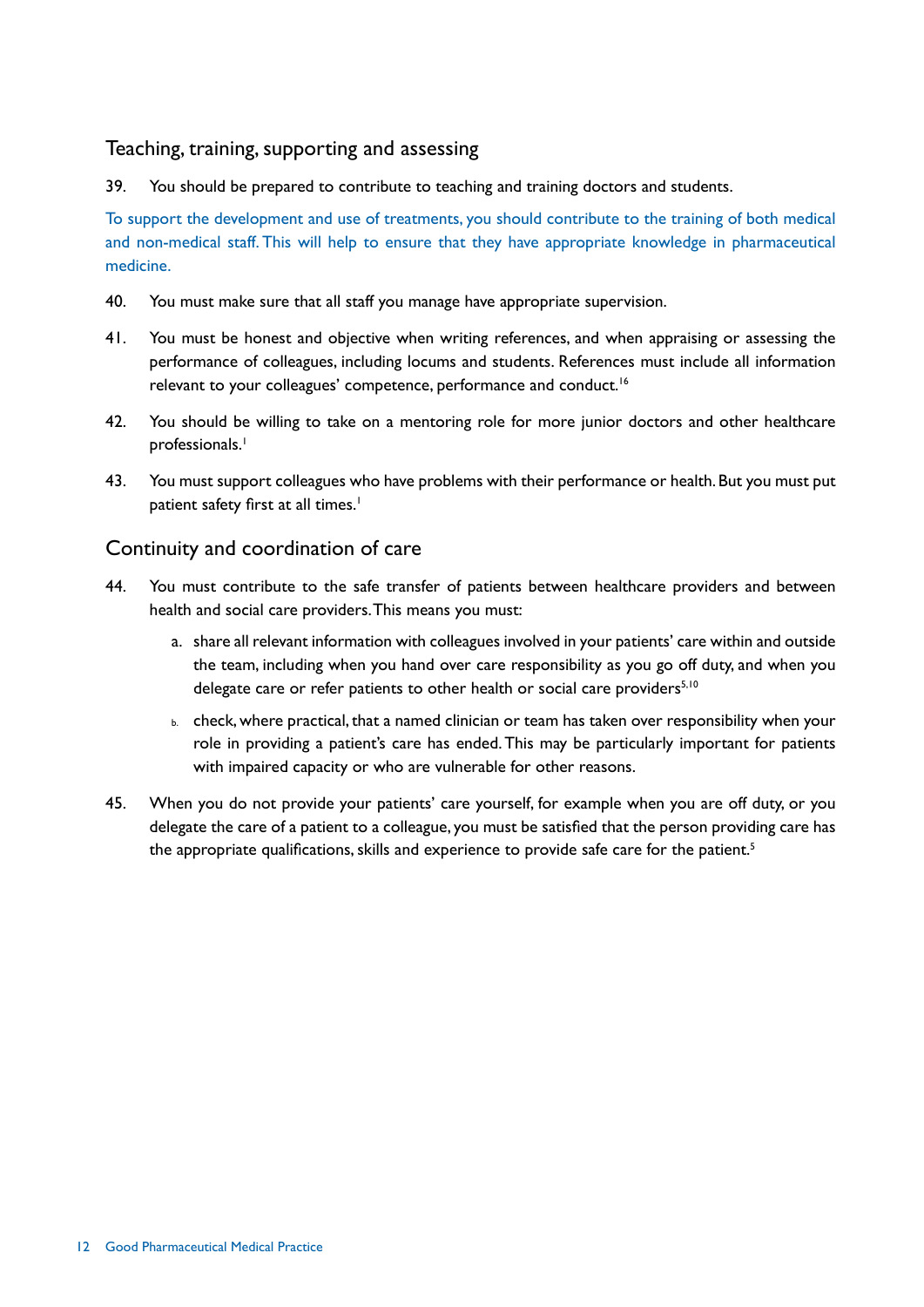# Establish and maintain partnerships with patients

Patients and their representatives can offer unique insights into disease and illness. You have an obligation to work with patient advocates in the interests of public health. Care should be taken to manage potential conflicts of interest.

- 46. You must be polite and considerate.
- 47. You must treat patients as individuals and respect their dignity and privacy.<sup>12</sup>
- 48. You must treat patients fairly and with respect whatever their life choices and beliefs.
- 49. You must work in partnership with patients, sharing with them the information they will need to make decisions about their care,<sup>15</sup> including:
	- a. their condition, its likely progression and the options for treatment, including associated risks and uncertainties
	- b. the progress of their care, and your role and responsibilities in the team
	- c. who is responsible for each aspect of patient care, and how information is shared within teams and among those who will be providing their care
	- d. any other information patients need if they are asked to agree to be involved in teaching or research.<sup>9</sup>
- 50. You must treat information about patients as confidential. This includes after a patient has died.<sup>10</sup>

You must only share individual patient data with others after taking measures to protect patient privacy, including obtaining relevant consent and obtaining ethical advice.

- 51. You must support patients in caring for themselves to empower them to improve and maintain their health. This may, for example, include:
	- a. advising patients on the effects of their life choices and lifestyle on their health and well-being
	- b. supporting patients to make lifestyle changes where appropriate.
- 52. You must explain to patients if you have a conscientious objection to a particular procedure. You must tell them about their right to see another doctor and make sure they have enough information to exercise that right. In providing this information you must not imply or express disapproval of the patient's lifestyle, choices or beliefs. If it is not practical for a patient to arrange to see another doctor, you must make sure that arrangements are made for another suitably qualified colleague to take over your role.<sup>17</sup>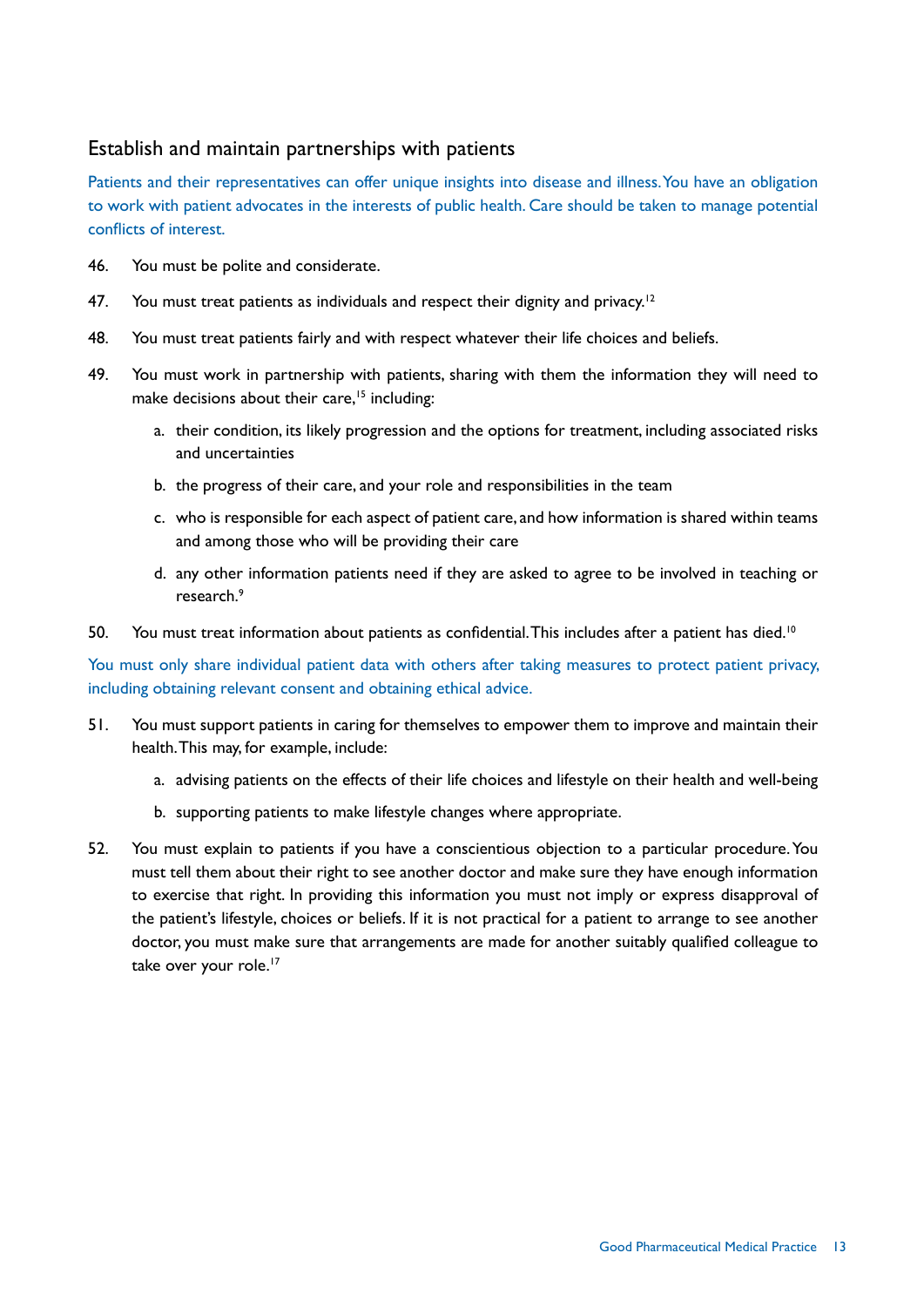#### Show respect for patients

- 53. You must not use your professional position to pursue a sexual or improper emotional relationship with a patient or someone close to them.<sup>12</sup>
- 54. You must not express your personal beliefs (including political, religious and moral beliefs) to patients in ways that exploit their vulnerability or are likely to cause them distress.<sup>17</sup>
- 55. You must be open and honest with patients if things go wrong. If a patient under your care has suffered harm or distress, you should:
	- a. put matters right (if that is possible)
	- b. offer an apology
	- c. explain fully and promptly what has happened and the likely short-term and long-term effects.

An apology is an expression of regret that an event has occurred and is not necessarily an admission of liability or guilt. When conducting clinical research, it is often not possible to predict an adverse event or side effect of treatment or to be able to fully explain the likely long-term effects. It is important to express this uncertainty before treatment and not give unfounded reassurance. If a patient has suffered harm then you should express regret and empathy.

#### Treat patients and colleagues fairly and without discrimination

- 56. You must give priority to patients on the basis of their clinical need if these decisions are within your power. If inadequate resources, policies or systems prevent you from doing this, and patient safety, dignity or comfort may be seriously compromised, you must follow the guidance in paragraph 25b.
- 57. The investigations or treatment you provide or arrange must be based on the assessment you and your patient make of their needs and priorities, and on your clinical judgement about the likely effectiveness of the treatment options. You must not refuse or delay treatment because you believe that a patient's actions or lifestyle have contributed to their condition.

Pharmaceutical doctors are frequently involved in the conduct of clinical trials, either as sponsor representative or clinical investigator. You must ensure that the clinical trial has a reasonable probability of successfully answering the research question. The intervention in the clinical study must be justified. If you are acting as the clinical investigator, you must consider the likelihood of the individual completing the study as part of the enrolment process. As clinical investigator, you can only advise the patient on the potential outcome and must consider the safety of the patient throughout a clinical trial.

- 58. You must not deny treatment to patients because their medical condition may put you at risk. If a patient poses a risk to your health or safety, you should take all available steps to minimise the risk before providing treatment or making other suitable alternative arrangements for providing treatment.
- 59. You must not unfairly discriminate against patients or colleagues by allowing your personal views<sup>\*</sup> to affect your professional relationships or the treatment you provide or arrange. You should challenge colleagues if their behaviour does not comply with this guidance, and follow the guidance in paragraph 25c if the behaviour amounts to abuse or denial of a patient's or colleague's rights.

<sup>\*</sup> This includes your views about a patient's or colleague's lifestyle, culture or their social or economic status, as well as the characteristics protected by legislation: age, disability, gender reassignment, race, marriage and civil partnership, pregnancy and maternity, religion or belief, sex and sexual orientation.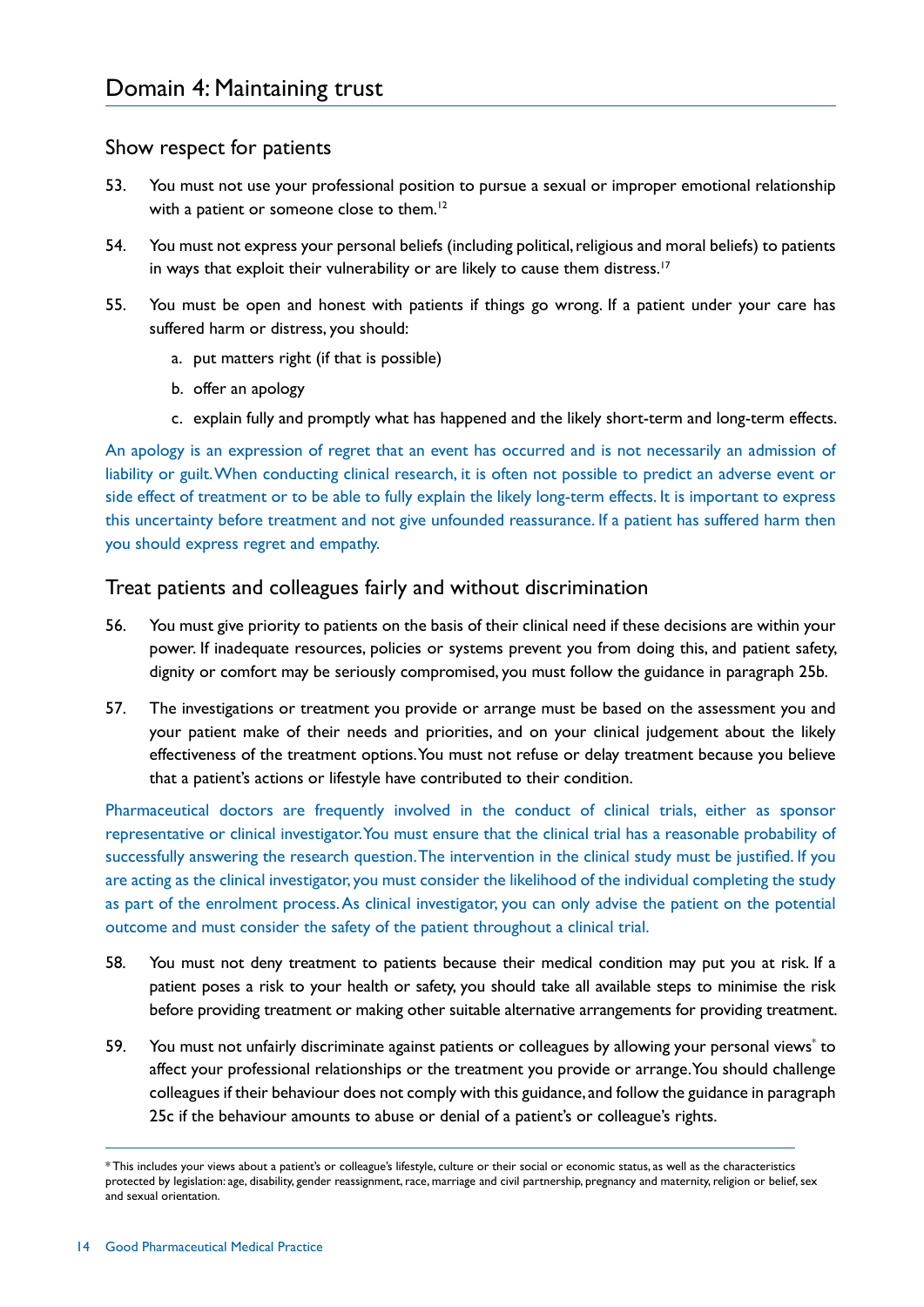- 60. You must consider and respond to the needs of disabled patients and should make reasonable adjustments† to your practice so they can receive care to meet their needs.
- 61. You must respond promptly, fully and honestly to complaints and apologise when appropriate. You must not allow a patient's complaint to adversely affect the care or treatment you provide or arrange.
- 62. You should end a professional relationship with a patient only when the breakdown of trust between you and the patient means you cannot provide good clinical care to the patient.<sup>18</sup>
- 63. You must make sure you have adequate insurance or indemnity cover so that your patients will not be disadvantaged if they make a claim about the clinical care you have provided in the UK.

You must ensure that the clinical trial sponsor holds adequate insurance for the study before the enrolment of patients.

As pharmaceutical medicine is practised globally, you must ensure that you have adequate insurance or indemnity cover for all the jurisdictions in which you are working.

64. If someone you have contact with in your professional role asks for your registered name and/or GMC reference number, you must give this information to them.

If you are not registered with the GMC, then you should provide adequate information according to your local guidelines.

#### Act with honesty and integrity

#### Honesty

- 65. You must make sure that your conduct justifies your patients' trust in you and the public's trust in the profession.
- 66. You must always be honest about your experience, qualifications and current role.
- 67. You must act with honesty and integrity when designing, organising or carrying out research, and follow national research governance guidelines and our guidance.<sup>2</sup>

When conducting research anywhere in the world, you should select investigational sites based upon the health needs and the principles of ethics and probity outlined in this document.

You should ensure that local regulations and low costs do not unduly influence the conduct of clinical trials.

You should give special consideration to the design and conduct of clinical trials in the developing world. This is because of the ethical and public health issues related to the continuing provision of treatment and care.

<sup>† &#</sup>x27;Reasonable adjustments' does not only mean changes to the physical environment. It can include, for example, being flexible about appointment time or length, and making arrangements for those with communication difficulties such as impaired hearing. For more information see the EHRC website (www.equalityhumanrights.com/advice-and-guidance).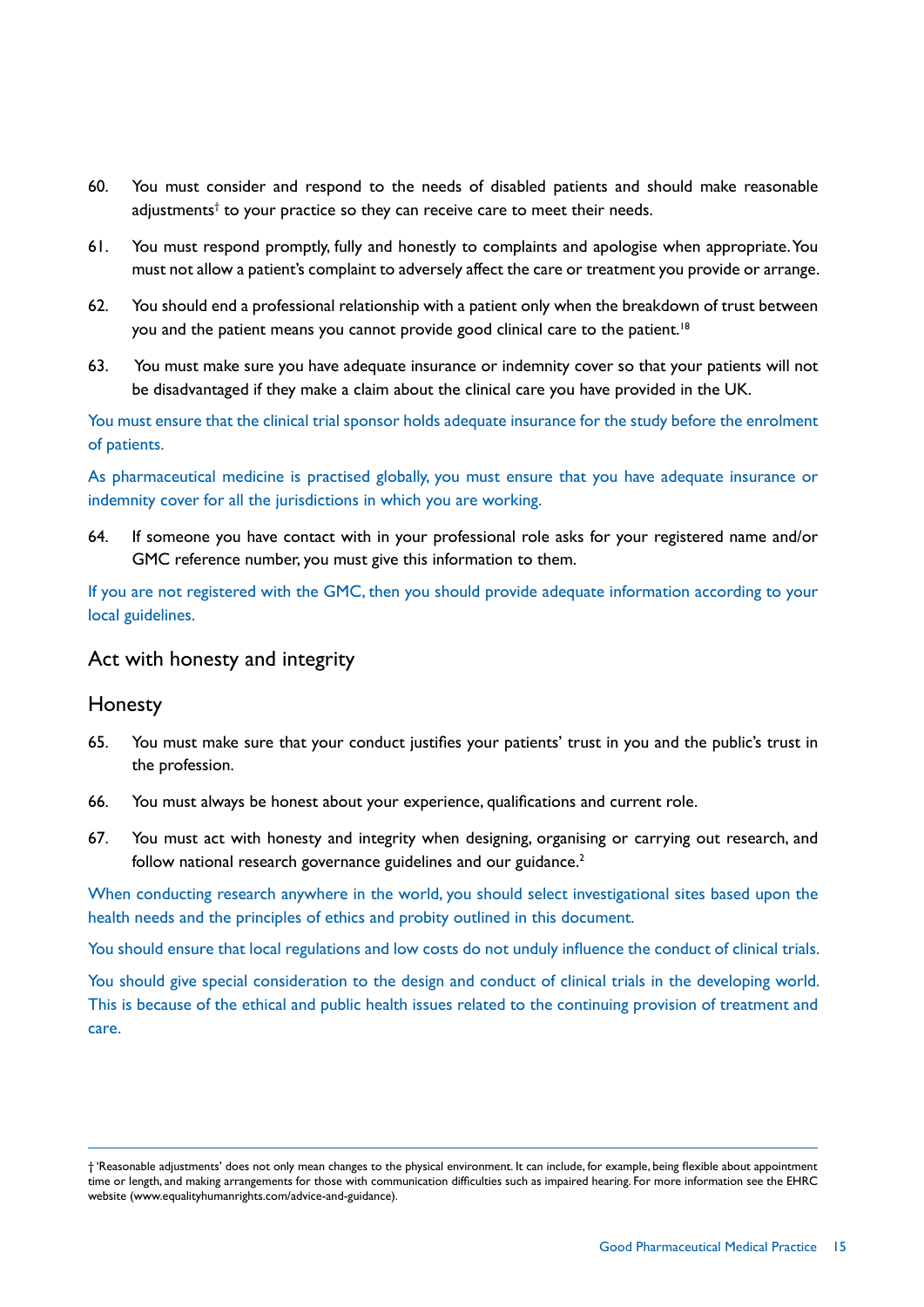# Communicating information

You must ensure that all communications comply with local regulations and standards and, where applicable, codes of promotional practice.

- 68. You must be honest and trustworthy in all your communication with patients and colleagues. This means you must make clear the limits of your knowledge and make reasonable checks to make sure any information you give is accurate.
- 69. When communicating publicly, including speaking to or writing in the media, you must maintain patient confidentiality. You should remember when using social media that communications intended for friends or family may become more widely available.<sup>10,19</sup>
- 70. When advertising your services, you must make sure the information you publish is factual and can be checked, and does not exploit patients' vulnerability or lack of medical knowledge.
- 71. You must be honest and trustworthy when writing reports, and when completing or signing forms, reports and other documents.<sup>16</sup> You must make sure that any documents you write or sign are not false or misleading.
	- a. You must take reasonable steps to check the information is correct.
	- b. You must not deliberately leave out relevant information.

The Faculty of Pharmaceutical Medicine advocates the following principles relating to disclosure and dissemination of information.

You must support and promote all of these principles.

- Timely registration of all clinical trials.
- Prompt communication of overall clinical trial results to all participants.
- Authors of documents that are released into the public domain must be fully conversant with the study results and supporting data.
- Summary results must be made public as soon as possible after completion of a clinical trial. The date of release of information should not be dependent upon market or pricing approval or the continuation or discontinuation of the clinical trial or the whole project.
- Release of anonymised patient-level data to third parties must be in line with national regulations.
- Promotional materials and/or information destined for patients, healthcare professionals, and pricing and reimbursement bodies must be complete, balanced and easily understood by the intended audience.

You are also required to comply with national and international legislation relating to clinical trial disclosure.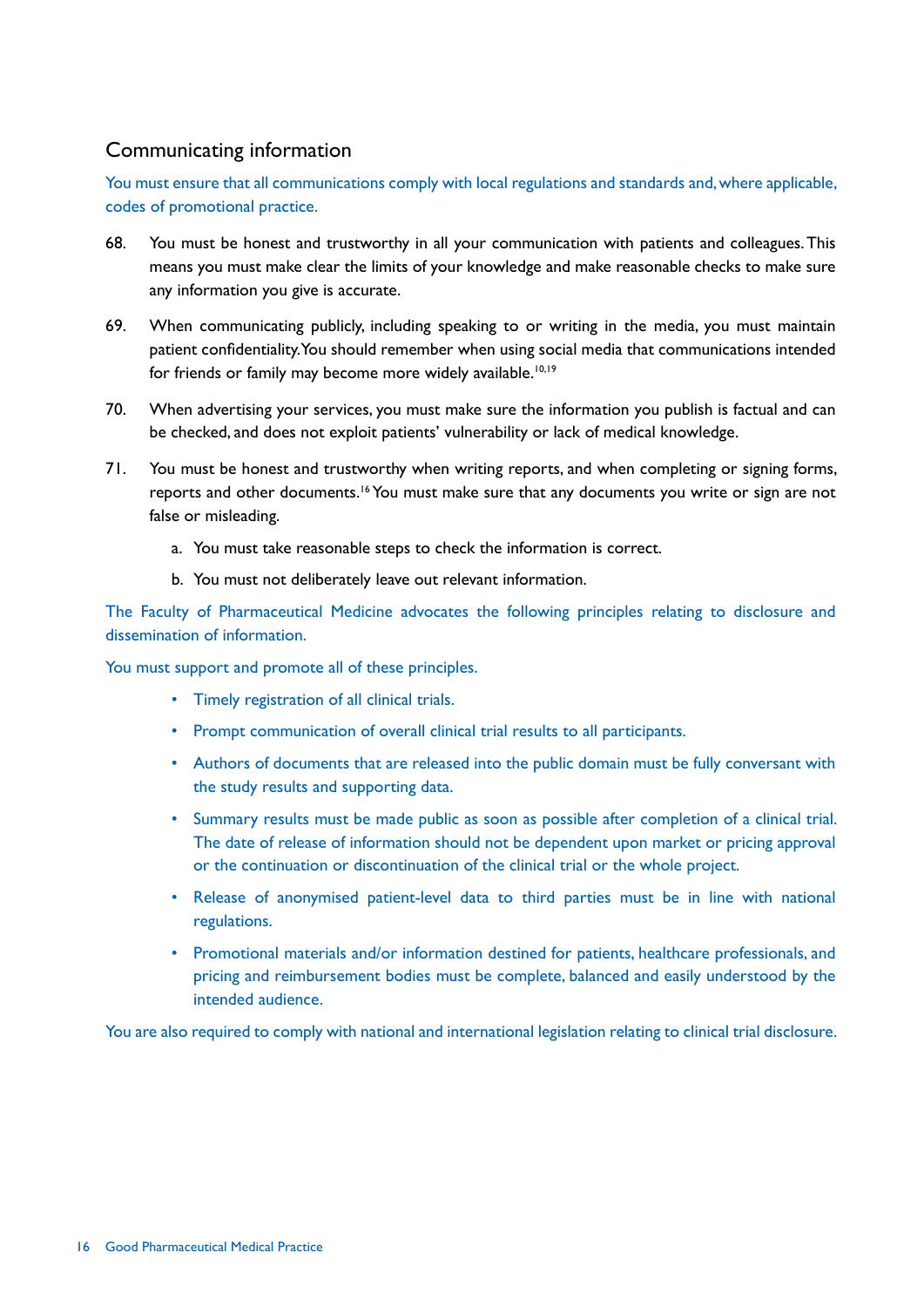## Openness and legal or disciplinary proceedings

- 72. You must be honest and trustworthy when giving evidence to courts or tribunals.<sup>20</sup> You must make sure that any evidence you give or documents you write or sign are not false or misleading.
	- a. You must take reasonable steps to check the information.
	- b. You must not deliberately leave out relevant information.
- 73. You must cooperate with formal inquiries and complaints procedures and must offer all relevant information while following the guidance in Confidentiality.
- 74. You must make clear the limits of your competence and knowledge when giving evidence or acting as a witness.<sup>20</sup>
- 75. You must tell us [GMC] without delay if, anywhere in the world:
	- a. you have accepted a caution from the police or been criticised by an official inquiry
	- b. you have been charged with or found guilty of a criminal offence
	- c. another professional body has made a finding against your registration as a result of fitness to practise procedures.<sup>21</sup>

This is specific to those registered with the GMC. However, the same principles apply if you are registered with another regulatory body or bodies.

76. If you are suspended by an organisation from a medical post, or have restrictions placed on your practice, you must, without delay, inform any other organisations you carry out medical work for and any patients you see independently.

#### Honesty in financial dealings

Integrity in business dealings is a fundamental principle of pharmaceutical medicine.

- 77. You must be honest in financial and commercial dealings with patients, employers, insurers and other organisations or individuals.<sup>22</sup>
- 78. You must not allow any interests you have to affect the way you prescribe for, treat, refer or commission services for patients.
- 79. If you are faced with a conflict of interest, you must be open about the conflict, declaring your interest formally, and you should be prepared to exclude yourself from decision making.
- 80. You must not ask for or accept from patients, colleagues or others any inducement, gift or hospitality that may affect or be seen to affect the way you prescribe for, treat or refer patients or commission services for patients. You must not offer these inducements.

You must operate within applicable local and international laws, regulations and guidelines relating to sponsorship, gifts, hospitality and the provision of grants and services allied to medical care.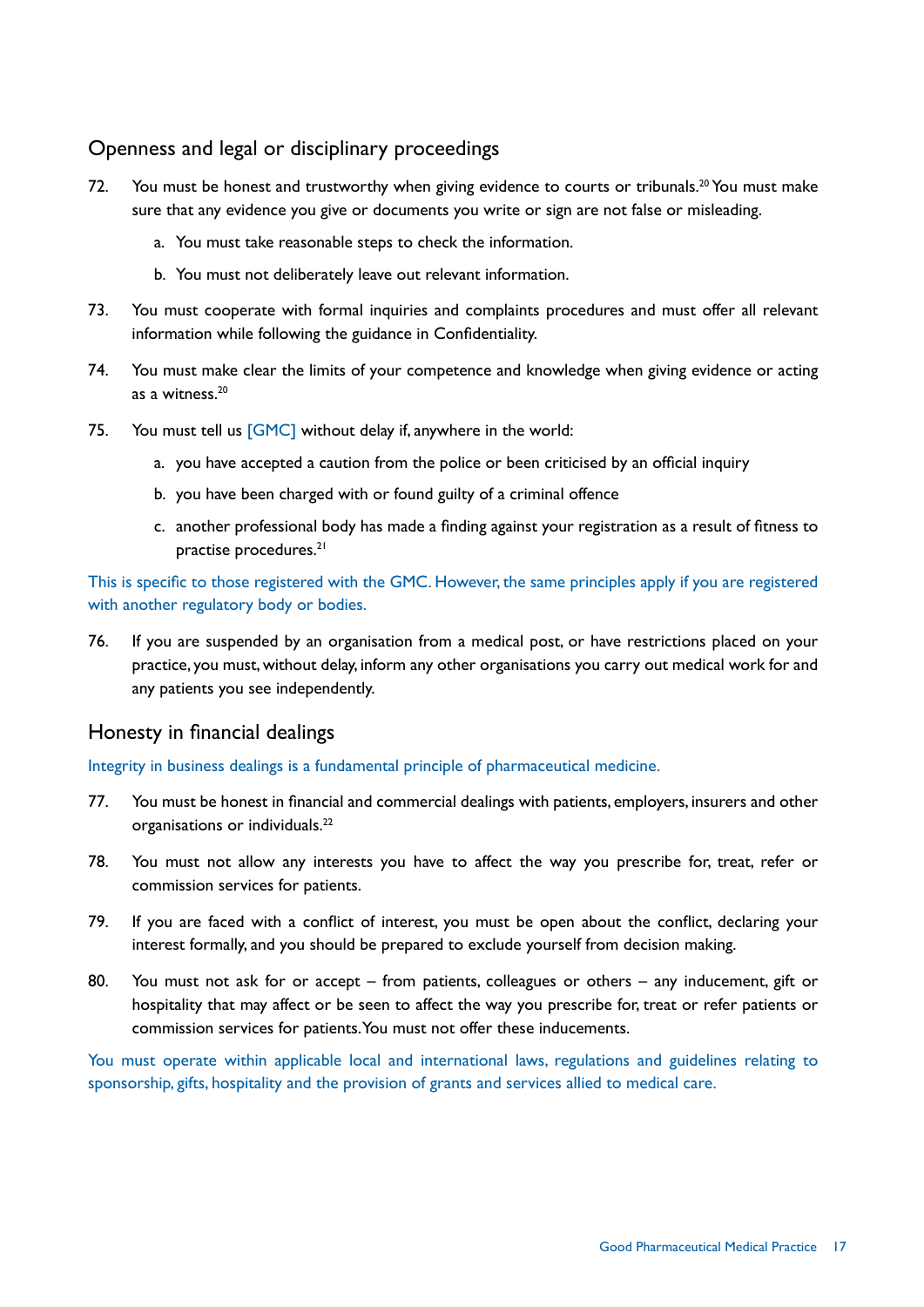| $\overline{\phantom{a}}$ | General Medical Council (2012) Leadership and management for all doctors London, GMC                                       |
|--------------------------|----------------------------------------------------------------------------------------------------------------------------|
| $\overline{2}$           | General Medical Council (2010) Good practice in research London, GMC                                                       |
| 3                        | General Medical Council (2011) Developing teachers and trainers in undergraduate medical<br>education London, GMC          |
| $\overline{\mathbf{4}}$  | General Medical Council (2012) Continuing professional development: guidance for all doctors<br>London, GMC                |
| 5                        | General Medical Council (2013) Delegation and referral London, GMC                                                         |
| 6                        | General Medical Council (2013) Good practice in prescribing and managing medicines and devices<br>London, GMC              |
| 7                        | General Medical Council (2010) Treatment and care towards the end of life: good practice in<br>decision-making London, GMC |
| 8                        | General Medical Council (2011) Making and using visual and audio recordings of patients London,<br><b>GMC</b>              |
| 9                        | General Medical Council ((2010) Consent to research London, GMC                                                            |
| 10                       | General Medical Council (2009) Confidentiality London, GMC                                                                 |
| $\mathbf{H}$             | General Medical Council (2012) Raising and acting on concerns about patient safety London, GMC                             |
| 12                       | General Medical Council (2013) Maintaining boundaries London, GMC                                                          |
|                          | • Intimate examinations and chaperones (paragraphs 47, 25c)                                                                |
|                          | • Maintaining a professional boundary between you and your patient (paragraph 53)                                          |
|                          | • Sexual behaviour and your duty to report(paragraphs 53, 25c)                                                             |
| 13                       | General Medical Council (2007) 0-18 years: guidance for all doctors London, GMC                                            |
| 4                        | General Medical Council (2012) Protecting children and young people: the responsibilities of all<br>doctors London, GMC    |
| 15                       | General Medical Council (2008), Consent: patients and doctors making decisions together London,<br><b>GMC</b>              |
| 16                       | General Medical Council (2012), Writing references London, GMC                                                             |
| 17                       | General Medical Council (2013) Personal beliefs and medical practice London, GMC                                           |
| 8                        | General Medical Council (2013) Ending your professional relationship with a patient London, GMC                            |
| 9                        | General Medical Council (2013) Doctors' use of social media, London GMC                                                    |
| 20                       | General Medical Council (2013) Acting as a witness in legal proceedings London, GMC                                        |
| 21                       | General Medical Council (2013) Reporting criminal and regulatory proceedings within and outside<br>the UK London, GMC      |
| 22                       | General Medical Council (2013) Financial and commercial arrangements and conflicts of interest<br>London, GMC              |

# Acknowledgements

There are too many individuals to thank for useful ideas, review and writing. Many of these ideas were contributed by members of the Faculty who wanted to better explain the requirements of pharmaceutical medicine to fellow healthcare professionals, patients and the general public. The Faculty is extremely grateful for their contribution and perseverance.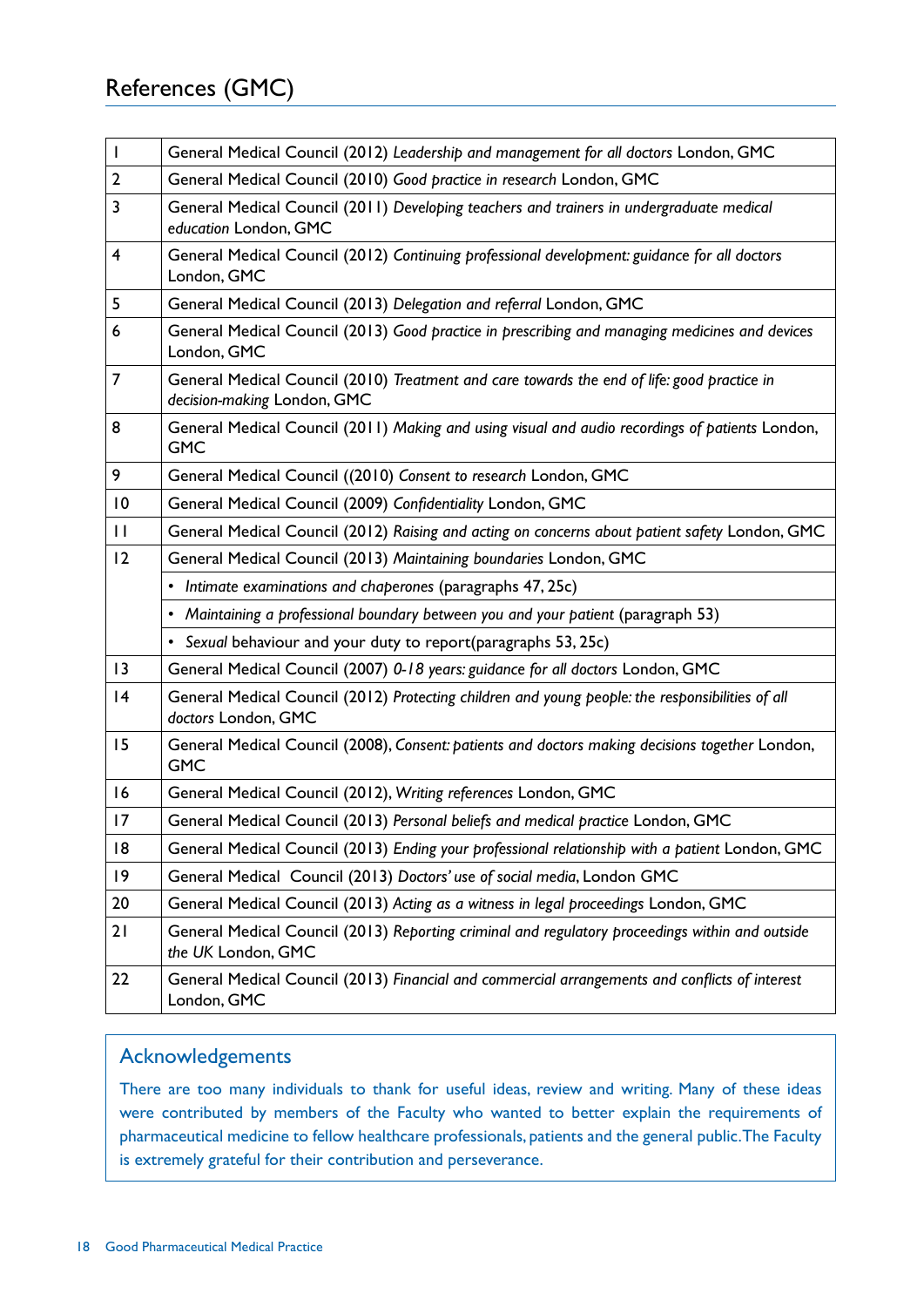The following references and links were correct at the time of publication.

- i *Section 801, Food and Drug Administration Amendments Act* (FDAAA 801), Food and Drug Administration, 2007
- ii *Declaration of Helsinki Ethical Principles for Medical Research Involving Human Subjects*, World Medical Association, 2013
- iii *Directive 2001/20/EC of the European Parliament and of the Council of 4 April 2001 on the approximation of the laws, regulations and administrative provisions of the Member States relating to the implementation of good clinical practice in the conduct of clinical trials on medicinal products for human use*, Official Journal of the European Communities, 1 May 2001
- iv *Regulation (EU) No 536/2014 of the European Parliament and of the Council of 16 April 2014 on clinical trials on medicinal products for human use, and repealing Directive 2001/20/EC*, Official Journal of European Union, 27 May 2014
- v *International Clinical Trials Registry Platform*, World Health Organisation. http://www.who.int/ictrp/en/
- vi *International Committee of Medical Journal Editors (ICMJE) Policy on Clinical Trial Registration*, ICMJE. http://www.icmje.org/about-icmje/faqs/clinical-trials-registration/
- vii *Section 113, Food and Drug Administration Modernization Act*, Food and Drug Administration, 1997
- viii *Good Medical Practice*, London, General Medical Council, 2013
- ix *Good Pharmaceutical Medical Practice*, London, Faculty of Pharmaceutical Medicine, 2008
- x *Guiding Principles for Pharmaceutical Physicians*, London, Faculty of Pharmaceutical Medicine, 2010
- xi *Faculty of Pharmaceutical Medicine survey of members on transparency in clinical trials*, London, Faculty of Pharmaceutical Medicine, 2014
- xii *Guideline For Good Clinical Practice*, International Conference on Harmonisation of Technical Requirements for Registration of Pharmaceuticals for Human Use. ICH Harmonised Tripartite Guideline. 10 June 1996
- xiii *Good Pharmacovigilance Practices*, European Medicines Agency. http://www.ema.europa.eu/ema/index. jsp?curl=pages/regulation/document\_listing/document\_listing\_000345.jsp
- xiv *Directive 2004/9/EC of the European Parliament and of the Council of 11 February 2004 on the inspection and verification of Good Laboratory Practice (GLP)*, Official Journal of the European Union, 2004
- xv *Directive 2004/10/EC of the European Parliament and of the Council of 11 February 2004 on the harmonisation of laws, regulations and administrative provisions relating to the application of the principles of good laboratory practice and the verification of their applications for tests on chemical substances (codified version)*, Official Journal of the European Union, 2004
- xvi *Good Manufacturing Practice Guidelines*. Commission Directives 91/356/EEC, as amended by Directive 2003/94/EC, and 91/412/EEC, European Commission
- xvii The International Conference on Harmonisation of Technical Requirements for Registration of Pharmaceuticals for Human Use (ICH) Guidelines http://www.ich.org/products/guidelines.html